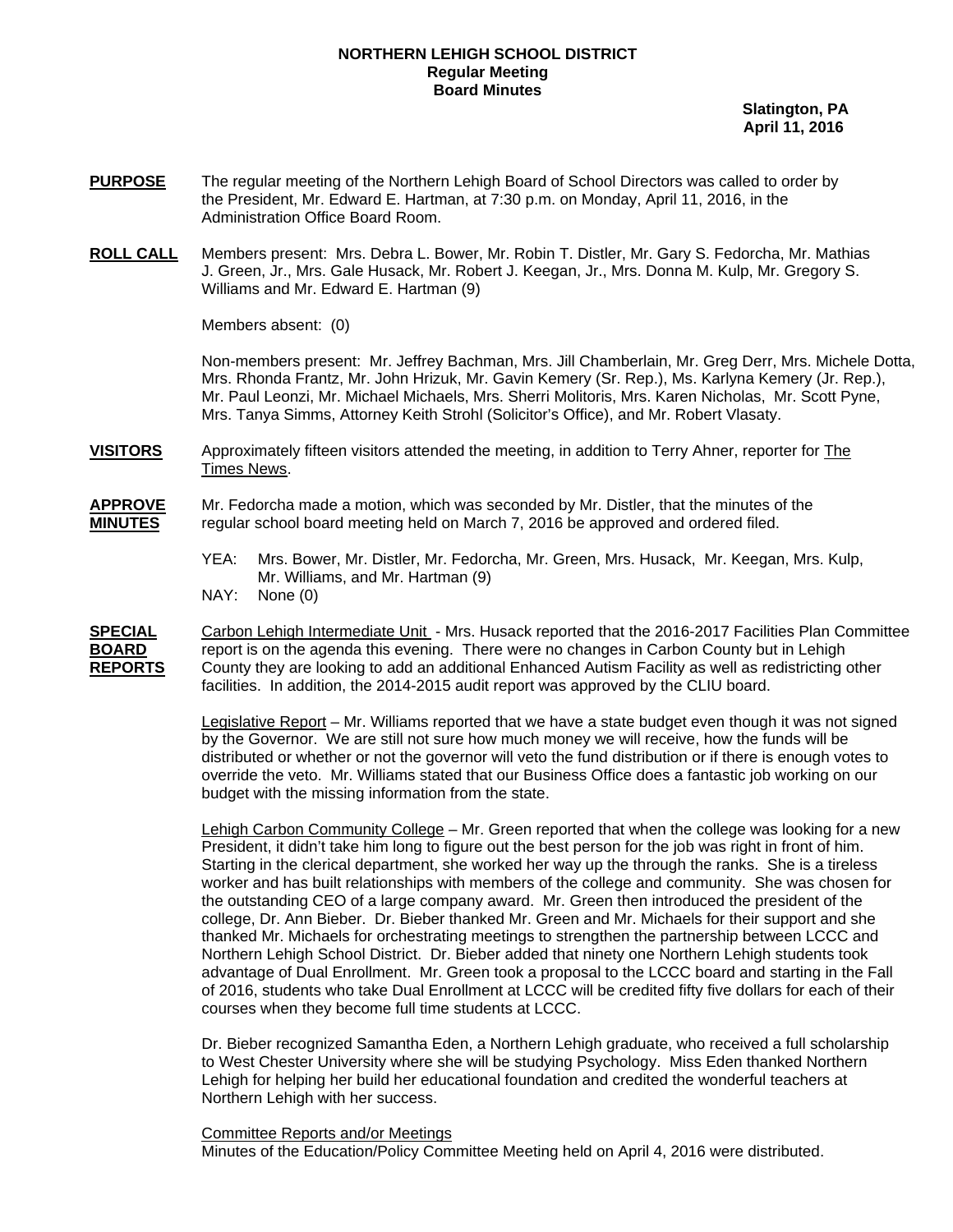

**SPECIAL** Minutes of the Technology/Buildings and Grounds Committee Meeting held on April 6, 2016 **BOARD** were distributed.

**(cont.)** Minutes of the Finance Committee Meeting held on April 6, 2016 were distributed.

 Student Representatives to the Board Report – Mr. Gavin Kemery and Ms. Karlyna Kemery distributed their written student representative report and verbally reported on its contents.

 Federal and Other Programs Update – Mrs. Nicholas reported on the pilot program, "First in Math" which is a supplemental math program being utilized K-8. Mrs. Saeger and Mrs. Hofelich, both Second Grade teachers, reported to the Education/Policy Committee that the students are motivated, working harder than ever at home, and the parents really like the program. The students can go as far as they want in the program. The committee would like to continue the program next year for grades 1-6, at a cost of \$6 per student.

 Mrs. Nicholas announced that PSSA testing has begun in grades 3-8. The Middle School students take the test online and Mrs. Nicholas thanked the Technology Department, Mrs. Chamberlain, Mr. Pyne, Mrs. Brown, and Mrs. Mengel for everything running smoothly.

 Mr. Williams asked Mrs. Nicholas if the "First in Math" needs board approval at this time or if it is part of next year's budget. Mrs. Nicholas stated that it will be part of the 2016-2017 budget.

 Business Manager's Report - Mrs. Molitoris reported that we have a state budget and there was an increase of \$200 million, but they are fighting over how to disperse that money. The fiscal code, which explains how to disperse the money, was vetoed. Governor Wolf is advocating restoring school districts funding to the level before the last administration. Mrs. Molitoris added that our 2016-2017 budget is based on 2014-2015 revenues. Also in the fiscal code, was the PlanCon reimbursement. Since that has been vetoed; there is no legislature for PlanCon reimbursement, which is a \$411,000 deficit to our budget. The House and Senate are in session this week and they are trying to push through two bills. One bill is the BEF funding formula and the other one is the PlanCon reimbursement proposal. They are hoping if they run the bills separately, they will get 2/3 votes, so if the governor decides to veto it, they will have the majority vote to override his veto.

 Mrs. Frantz reported that they are being told to anticipate not having a 2016-2017 state budget until after the general election in November.

 Superintendent's Report - Mr. Michaels announced thanked the Peters Elementary teachers for being in attendance this evening. They do a wonderful job in our district. Mr. Michaels thanked Mrs. Geiger and the Kindergarten teachers for taking care of a student that was in need of clothing. Mr. Michaels added that our teachers do an outstanding job in our district.

Mr. Michaels introduced Mrs. Gail Lafferty. Mrs. Lafferty accompanied the sixth grade team of Connor Davis, Colby Jackovitz, Eric Kraynik, Makenzie Peckham, Colin Steele, and Abigail Williams

 to the Math24 competition on March 22, 2016. Abigail Williams received a silver medal. Mrs. Lafferty thanked the board members for allowing the students to compete.

 Mr. Michaels acknowledged Tyler Sherman who was in attendance. Mr. Michaels stated that Tyler always offered to help him out when he saw him at Slatington Elementary. Tyler is working on his "Citizenship in the Community" badge for Boy Scouts.

- **PERSONNEL** Mr. Fedorcha made a motion, which was seconded by Mrs. Kulp, that the Board of Education approves the following personnel items:
- Resignation Accept the resignation of Robert Reese from his position as Slatington Elementary Custodian R. Reese effective the end of the work day April 15, 2016.
- Retirement Accept the retirement resignation of Sandra Becker from her position as Middle School Science S. Becker Teacher effective June 30, 2016. Mrs. Becker will begin her retirement from the Northern Lehigh School District after 17 years of service.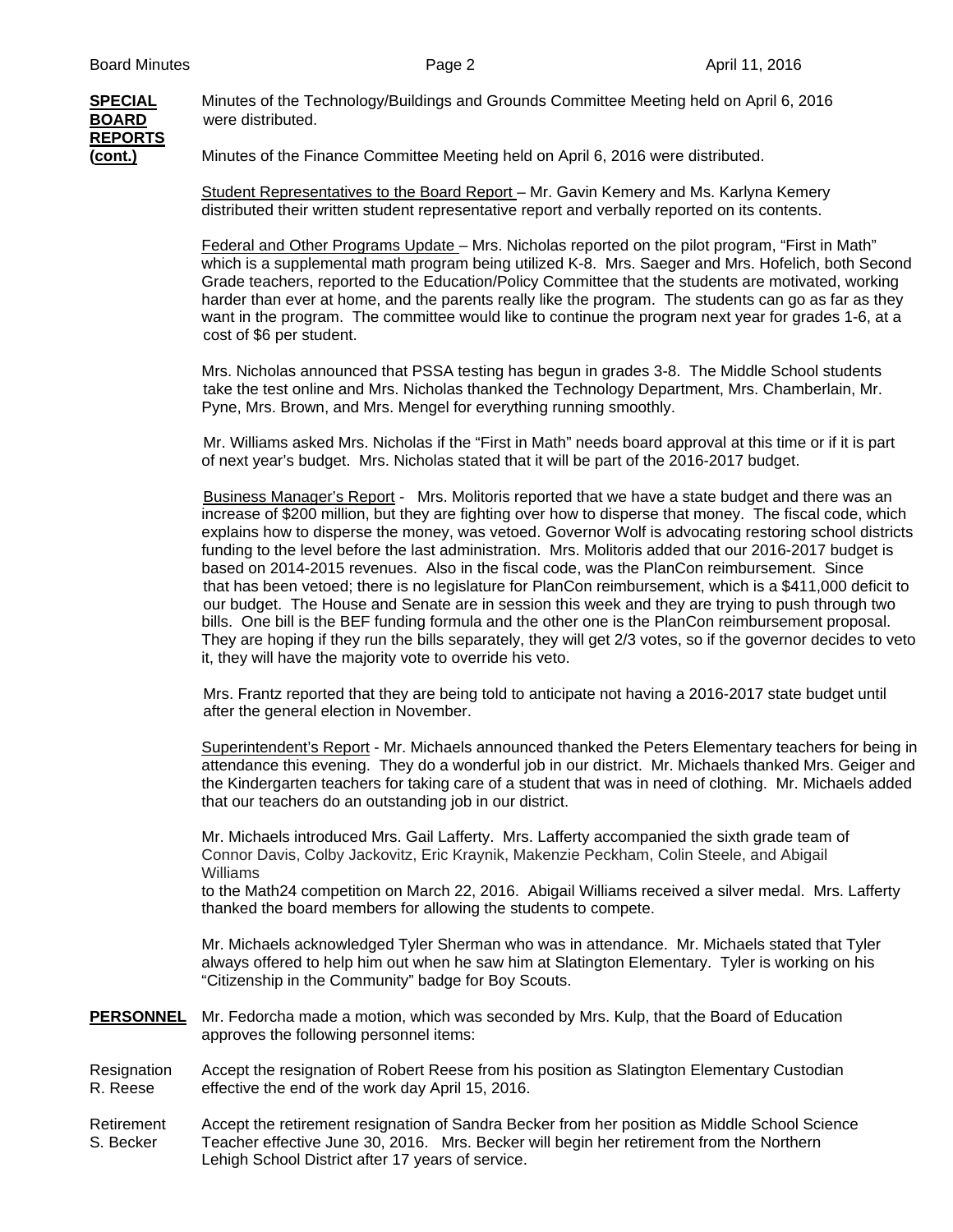| <b>PERSONNEL</b><br>(cont.)<br>Administrative<br><b>Transfer Non-</b><br>Instructional | Jacqueline Schuck<br>From:<br>To:<br>Salary:<br>Effective:                                                                                                                                                                                                                                                                                                  | 3 Hours per Day Middle School Cook's Helper<br>5 Hours Per Day Peters Elementary School Cook's<br>Helper<br>No Change in Salary<br>March 14, 2016                                                                                                                                                                                                                                                                                                                                          |                                                                                                                                        |
|----------------------------------------------------------------------------------------|-------------------------------------------------------------------------------------------------------------------------------------------------------------------------------------------------------------------------------------------------------------------------------------------------------------------------------------------------------------|--------------------------------------------------------------------------------------------------------------------------------------------------------------------------------------------------------------------------------------------------------------------------------------------------------------------------------------------------------------------------------------------------------------------------------------------------------------------------------------------|----------------------------------------------------------------------------------------------------------------------------------------|
| Appointment<br>Non-Instruct-<br>ional                                                  | Sabrina Clouse*<br>Assignment:<br>Salary:<br>Effective:                                                                                                                                                                                                                                                                                                     | Cook's Helper Middle School replacing Jacqueline Schuck who transferred<br>to Peters Elementary School<br>\$9.00 Per Hour, 3 Hours Per Day/180 Student Days plus additional cleaning<br>days as needed (2013-2017 Educational Support Personnel CBA)<br>April 12, 2016<br>*60 Day probationary period ending June 6, 2016                                                                                                                                                                  |                                                                                                                                        |
| Co-Curricular<br>Change of<br><b>Status</b>                                            | Approve the motion to change the status of Terry Bowman from Volunteer Assistant Football Coach<br>to Assistant Football Coach - Shared Stipend - \$2,372.00 for the 2016-2017 school year.                                                                                                                                                                 |                                                                                                                                                                                                                                                                                                                                                                                                                                                                                            |                                                                                                                                        |
| Co-Curricular<br>Appointment<br>2016-2017                                              | Ken Shankweiler<br>Ryan VanNorman*                                                                                                                                                                                                                                                                                                                          | Head Girls' Basketball Coach<br><b>Assistant Football Coach</b><br>*Pending Verification of Missing Personnel Documents                                                                                                                                                                                                                                                                                                                                                                    | \$7,299.00<br>\$4,744.00                                                                                                               |
| Co-Curricular<br>Appointments<br>Renewal<br>2016-2017                                  | school year:<br>Tanya Ahner<br>Megan Filchner<br>Michael Hammond<br>Stephen Hluschak, Jr.<br>Joseph Krempasky<br>Alice Lieberman<br>Jeffrey Miller<br><b>Trevor Miller</b><br><b>Richard Roberts</b><br>Scott Snyder                                                                                                                                        | Motion to renew the appointment of the following Co-Curricular position for the 2016-2017<br>Cheerleading Advisor - Shared Stipend<br>Cheerleading Advisor - Shared Stipend<br>MS Boys' Basketball Coach - Shared Stipend<br><b>Head Wrestling Coach</b><br>MS Boys' Basketball Coach - Shared Stipend<br>Academic Challenge Eight Advisor<br>Head Boys' Basketball Coach<br>Assistant Boys' Basketball Coach<br>Assistant Boys' Basketball Coach (JH)<br><b>Assistant Wrestling Coach</b> | \$1,613.00<br>\$1,613.00<br>\$2,325.00<br>\$7,299.00<br>\$2,325.00<br>\$463.00<br>\$7,299.00<br>\$4,744.00<br>\$4,744.00<br>\$4,744.00 |
| Game<br>Workers<br>2015-2016                                                           | Motion to appoint the following person as a Game Workers for the 2015-2016 school year.<br>Game Workers consist of ticket sellers and takers, game announcers, scoreboard operators,<br>timers, field judges, scorekeepers. Rate of pay is consistent with the rates approved on the<br>2015-2016 Supplementary Personnel Salary Schedule:<br>Michelle Hock |                                                                                                                                                                                                                                                                                                                                                                                                                                                                                            |                                                                                                                                        |
| Co-Curricular<br>Volunteers<br>2015-2016                                               | Drake Pristash                                                                                                                                                                                                                                                                                                                                              | <b>Assistant Track &amp; Field Coach</b>                                                                                                                                                                                                                                                                                                                                                                                                                                                   |                                                                                                                                        |
| Co-Curricular<br>Volunteers<br>2016-2017                                               | Kyle Baumann<br>Nick Hosford<br><b>Tyler Svetik</b>                                                                                                                                                                                                                                                                                                         | <b>Assistant Wrestling Coach</b><br><b>Assistant Wrestling Coach</b><br>Assistant Boys' Basketball Coach                                                                                                                                                                                                                                                                                                                                                                                   |                                                                                                                                        |
| Substitute-<br>Instructional                                                           | Approve the following substitute teacher for the 2015-2016 school year at the 2015-2016<br>substitute teacher rates as approved at the October 12, 2015 board meeting.                                                                                                                                                                                      |                                                                                                                                                                                                                                                                                                                                                                                                                                                                                            |                                                                                                                                        |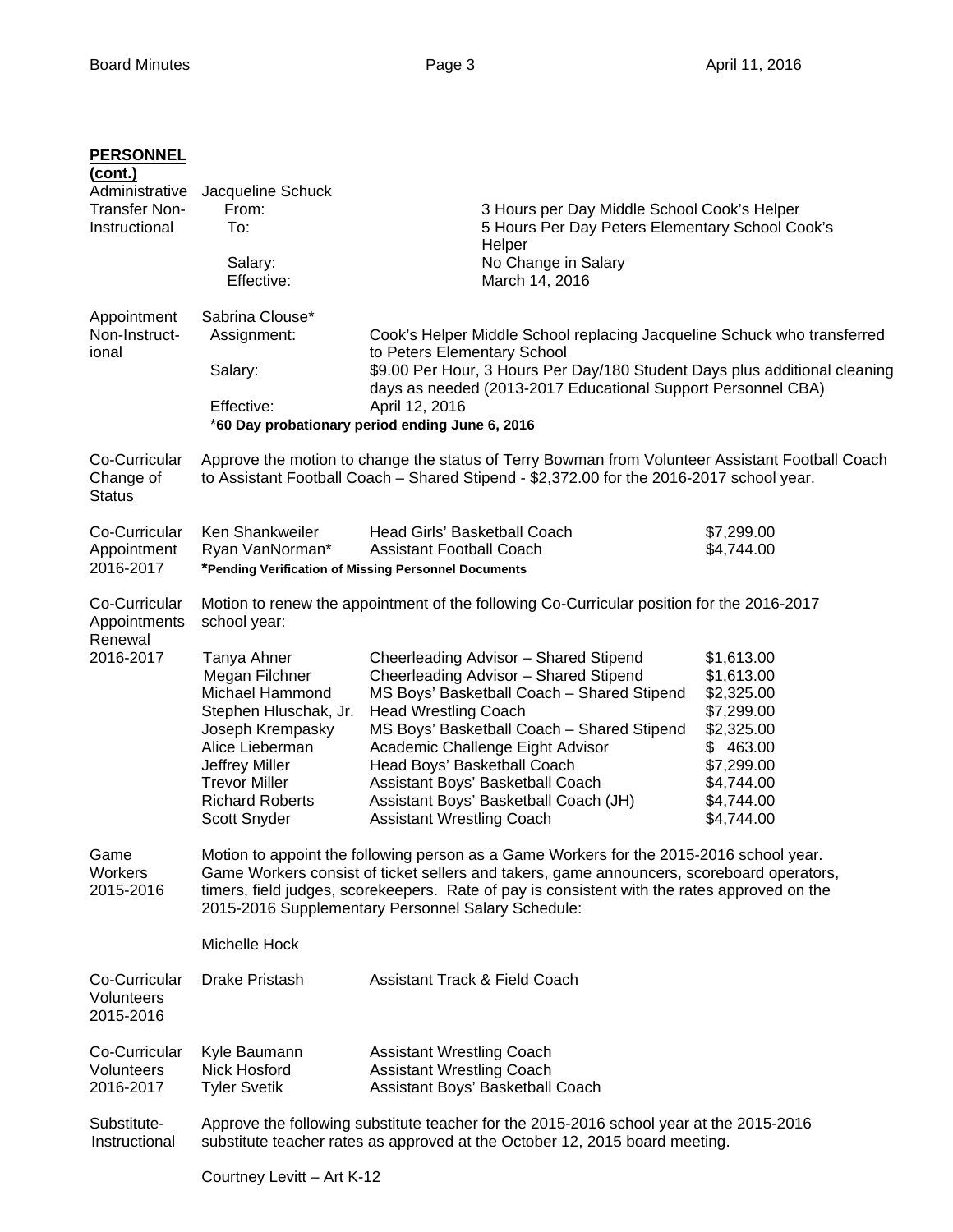## **PERSONNEL**

| (cont.)<br>Substitute-<br>Non-<br>Instructional<br>Aide/<br>Secretary | Approve the following individuals as substitute secretary/aide and cafeteria worker for the<br>2015-2016 school year at the 2015-2016 substitute rate as approved on the Supplementary Personnel<br>Salary Schedule:<br>Bobbi Jo Reed*<br>*Pending Verification of Missing Personnel Documents |  |  |  |
|-----------------------------------------------------------------------|------------------------------------------------------------------------------------------------------------------------------------------------------------------------------------------------------------------------------------------------------------------------------------------------|--|--|--|
|                                                                       | YEA:<br>Mrs. Bower, Mr. Distler, Mr. Fedorcha, Mr. Green, Mrs. Husack, Mr. Keegan, Mrs. Kulp,<br>Mr. Williams, and Mr. Hartman (9)                                                                                                                                                             |  |  |  |
|                                                                       | NAY:<br>None $(0)$                                                                                                                                                                                                                                                                             |  |  |  |
| <b>POLICY</b><br><b>Board Policy</b><br>First<br>Reading              | Mr. Williams made a motion, which was seconded by Mr. Fedorcha, that the Board of Education<br>approves the following policy item:                                                                                                                                                             |  |  |  |
|                                                                       | Approve school board policy #330 -Merged Employee Section - Overtime, as presented after first<br>reading.                                                                                                                                                                                     |  |  |  |
| Homebound<br>Instruction                                              | It is recommended that the Board of Education grant homebound instruction for a $10th$ grade<br>student, Student No. 1890015 for five hours per week, effective May 11, 2016 and continuing until<br>approximately June 5, 2016.                                                               |  |  |  |
| Non-Resident<br><b>Students</b>                                       | Approve the request of the parent of a kindergarten student at Peters Elementary, who is moving<br>out of the school district, to allow their student to finish the 2015-2016 school year in Northern<br>Lehigh School District in accordance with school board policy #202.                   |  |  |  |
|                                                                       | YEA:<br>Mrs. Bower, Mr. Distler, Mr. Fedorcha, Mr. Green, Mrs. Husack, Mr. Keegan, Mrs. Kulp,<br>Mr. Williams, and Mr. Hartman (9)<br>NAY:<br>None $(0)$                                                                                                                                       |  |  |  |
| <b>CONFER-</b><br><b>ENCES</b>                                        | Mr. Distler made a motion, which was seconded by Mrs. Husack, that the Board of Education<br>approves the following conference:                                                                                                                                                                |  |  |  |
|                                                                       | Susanne Hegedus - Positive Behavioral Interventions and Supports Implementers' Forum - May<br>4-5, 2016 – Hershey, PA – Registration - \$75.00 – Total Approximate Cost:\$75.00 – Funding:<br>Curriculum & Instruction Budget                                                                  |  |  |  |
|                                                                       | Kelly Kromer - Positive Behavioral Interventions and Supports Implementers' Forum - May<br>4-5, 2016 – Hershey, PA – Registration - \$75.00, Lodging - \$187.59 – Total Approximate Cost:<br>\$262.59 - Funding: Curriculum & Instruction Budget                                               |  |  |  |
|                                                                       | Karen Nicholas - 2016 Governor's Institute: P-3 Collaboration: Working Together for Student<br>Success - June 21-23, 2016 - Pocono Manor, PA - Meals - \$99.00 - Total Approximate Cost:<br>\$99.00 - Funding: Curriculum & Instruction Budget                                                 |  |  |  |
|                                                                       | Maria VanNorman - Advanced Placement Summer Institute - August 1-4, 2016 - Bellefonte, PA<br>Registration - \$975.00, Meals - \$60.00, Travel - \$156.60 - Total Approximate Cost: \$1,191.60 -<br>Funding: 2016-2017 Curriculum & Instruction Budget                                          |  |  |  |
|                                                                       | YEA:<br>Mrs. Bower, Mr. Distler, Mr. Fedorcha, Mr. Green, Mrs. Husack, Mr. Keegan, Mrs. Kulp,<br>Mr. Williams, and Mr. Hartman (9)<br>NAY:<br>None $(0)$                                                                                                                                       |  |  |  |
|                                                                       | Mr. Michaels added that Mrs. Hegedus, Mrs. Kromer and Mr. Leonzi are representing Peters<br>Elementary in Hershey to get the Schoolwide Positive Behavior Support award for Peters<br>Elementary. This has been a K-12 initiative. The High School is in their second year. Mr.                |  |  |  |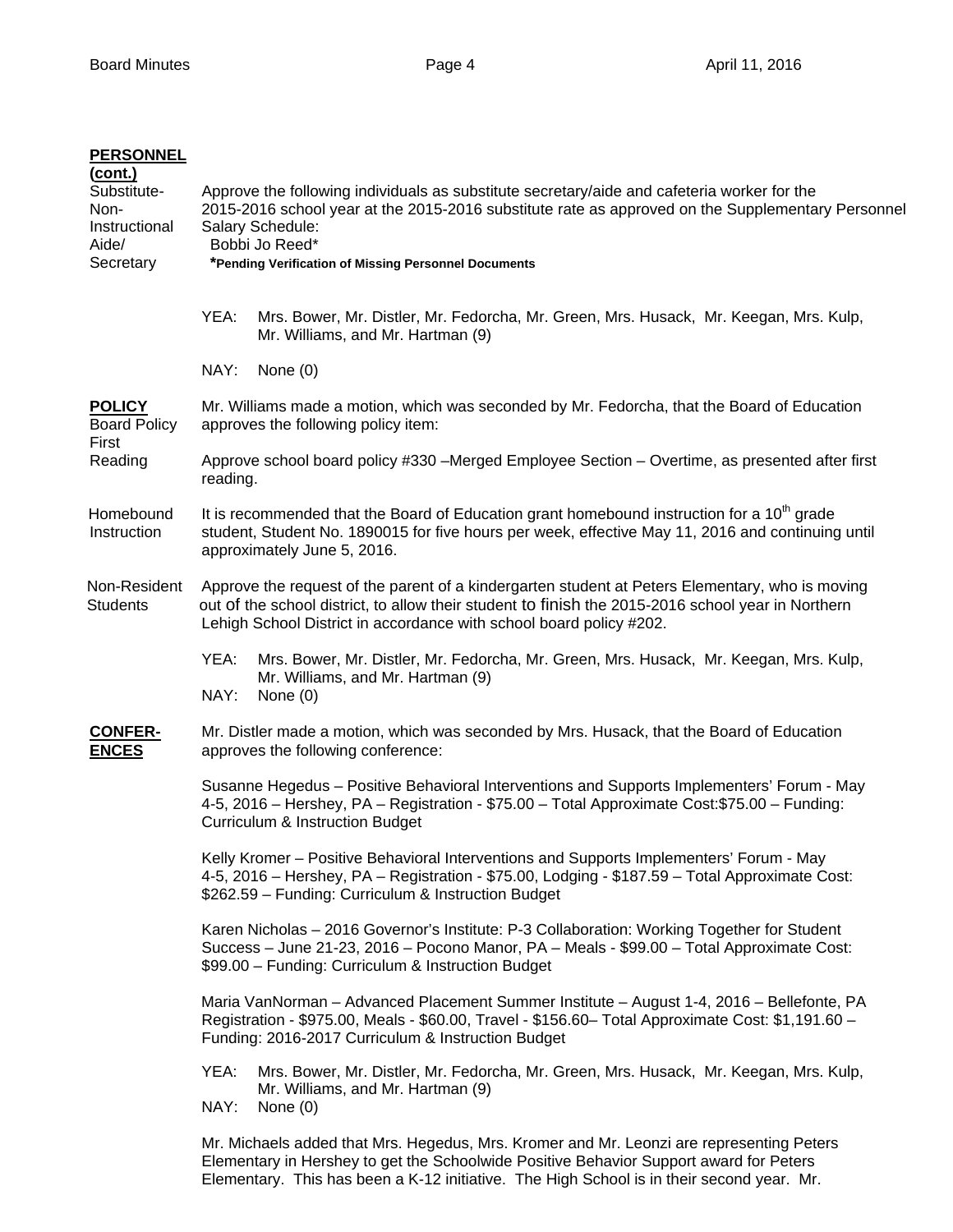Michaels thank Mr. Lenozi and the Peters Elementary team for an outstanding job.

| <b>CURRIC-</b><br><b>ULUM AND</b><br><b>INSTRUC-</b>   | Mrs. Husack made a motion, which was seconded by Mr. Fedorcha, that the Board of Education<br>approves the following curriculum and instruction items:                                                                                                                                                                                                                                                                                                                                                                                                                                                               |  |  |
|--------------------------------------------------------|----------------------------------------------------------------------------------------------------------------------------------------------------------------------------------------------------------------------------------------------------------------------------------------------------------------------------------------------------------------------------------------------------------------------------------------------------------------------------------------------------------------------------------------------------------------------------------------------------------------------|--|--|
| <b>TION</b><br><b>Facilities</b><br>Plan               | Approve the following resolution to adopt the 2016-2017 Carbon Lehigh Intermediate Unit<br>Facilities Plan Committee Report.                                                                                                                                                                                                                                                                                                                                                                                                                                                                                         |  |  |
| Committee<br>Report<br>2016-2017                       | <b>RESOLVED:</b> It is recommended that the Northern Lehigh School District Board of Directors<br>approve the 2016-2017 Facilities Plan Committee Report that was approved by the CLIU<br>the CLIU Facilities Plan Committee on February 26, 2016 and the CLIU 21 Board of Directors<br>on March 21, 2016. In addition, the Board reaffirms its commitment to the original construct of<br>the Facilities Planning, approved November 1, 1989, which consists of a series of prioritized<br>inquiries to be considered in determining future locations of the CLIU and school district special<br>education classes. |  |  |
|                                                        | YEA:<br>Mrs. Bower, Mr. Distler, Mr. Fedorcha, Mr. Green, Mrs. Husack, Mr. Keegan, Mrs. Kulp,<br>Mr. Williams, and Mr. Hartman (9)<br>NAY:<br>None $(0)$                                                                                                                                                                                                                                                                                                                                                                                                                                                             |  |  |
| <b>NEW</b><br><b>BUSINESS</b>                          | Mr. Williams made a motion, which was seconded by Mr. Fedorcha to nominate Mrs. Gale<br>Husack for CLIU Representative for the term July 1, 2016 - June 30, 2019.                                                                                                                                                                                                                                                                                                                                                                                                                                                    |  |  |
| Nomination<br><b>CLIU Rep</b><br>2016-2019             | YEA:<br>Mrs. Bower, Mr. Distler, Mr. Fedorcha, Mr. Green, Mrs. Husack, Mr. Keegan, Mrs. Kulp<br>Mr. Williams, and Mr. Hartman (9)                                                                                                                                                                                                                                                                                                                                                                                                                                                                                    |  |  |
| G. Husack                                              | NAY:<br>None $(0)$                                                                                                                                                                                                                                                                                                                                                                                                                                                                                                                                                                                                   |  |  |
| <b>FINANCIAL</b>                                       | Mr. Fedorcha made a motion, which was seconded by Mrs. Kulp, that the Board of Education<br>approves the following financial items:                                                                                                                                                                                                                                                                                                                                                                                                                                                                                  |  |  |
| Financial<br>Reports                                   | Approve the following financial reports:<br>General Fund Account month of March<br>NLMS Student Activities Account months of February and March<br>NLHS Student Activities and Scholarship Account months of February and March                                                                                                                                                                                                                                                                                                                                                                                      |  |  |
| List of<br><b>Bills</b>                                | Approve the Following List of Bills:<br>General Fund months of March and April<br>Cafeteria Fund months of March and April<br>Refreshment Stand month of March                                                                                                                                                                                                                                                                                                                                                                                                                                                       |  |  |
| Microsoft<br>Enrollment<br>for Education<br>Solutions  | Approve a 3-year renewal (2016-2019) of our Participation Agreement for Microsoft's Enrollment<br>for Education Solutions through Lancaster Lebanon Intermediate Unit #13 at a cost of<br>\$11,316.75.                                                                                                                                                                                                                                                                                                                                                                                                               |  |  |
| Snyder                                                 | Authorize Administration to enter into a contract with Snyder Hoffman and Associates to<br>design,                                                                                                                                                                                                                                                                                                                                                                                                                                                                                                                   |  |  |
| Hoffman<br>Peters roof<br>Top units $-$<br>Design, bid | engineer and assist with the bidding of the replacement of the three roof top units on Peters<br>Elementary gym roof with a not to exceed amount of \$5,980.00.                                                                                                                                                                                                                                                                                                                                                                                                                                                      |  |  |
| <b>Bid Peters</b><br>Roof top units                    | Allow Administration to go out for bid on replacement of three roof top units on the Peters<br>Elementary gym roof. This project is budgeted in the 2016-2017 general fund budget.                                                                                                                                                                                                                                                                                                                                                                                                                                   |  |  |